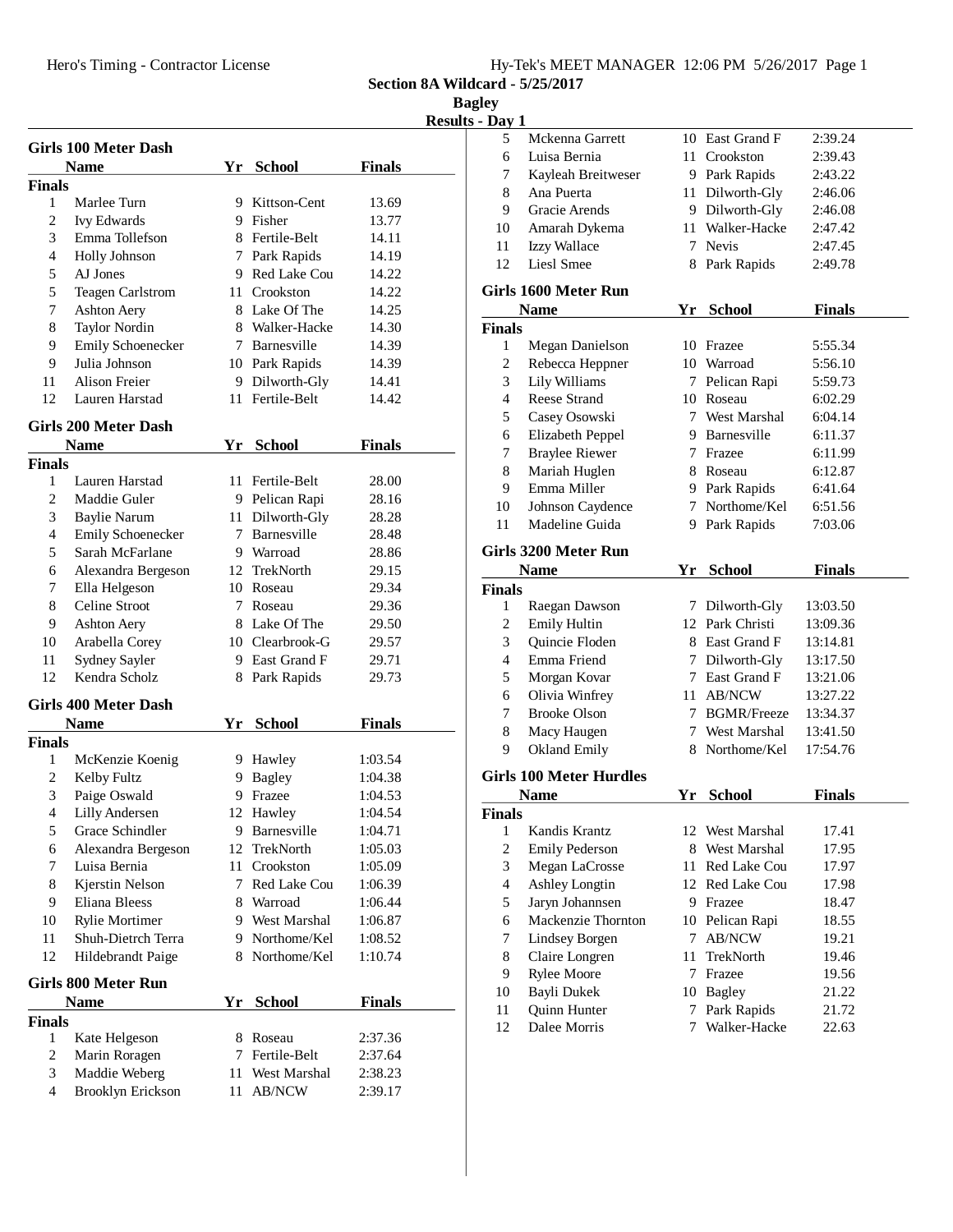|  |  |  |  | Hy-Tek's MEET MANAGER 12:06 PM 5/26/2017 Page 2 |  |  |  |
|--|--|--|--|-------------------------------------------------|--|--|--|
|--|--|--|--|-------------------------------------------------|--|--|--|

**Section 8A Wildcard - 5/25/2017**

## **Bagley**

Results - Day 1

|               | <b>Girls 300 Meter Hurdles</b><br><b>Name</b> | Yr | <b>School</b>          | <b>Finals</b> |
|---------------|-----------------------------------------------|----|------------------------|---------------|
| <b>Finals</b> |                                               |    |                        |               |
| 1             | Kandis Krantz                                 |    | 12 West Marshal        | 51.02         |
| 2             | Kayla Sirjord                                 |    | 11 Hawley              | 51.42         |
| 3             | Megan LaCrosse                                | 11 | <b>Red Lake Cou</b>    | 51.70         |
| 4             | Rylie Bjerklie                                | 9. | Roseau                 | 51.82         |
| 5             | Maddi Mitzel                                  |    | 9 Fisher               | 51.95         |
| 6             | Mackenzie Thornton                            |    | 10 Pelican Rapi        | 52.32         |
| 7             | Paige Ziegler                                 | 9. | Frazee                 | 52.90         |
| 8             | Bria Larson                                   | 9  | Park Christi           | 53.02         |
| 9             | Eitenmiller Sophia                            | 11 | Northome/Kel           | 54.40         |
| 10            | Talia Frahm                                   |    | 9 Lake Of The          | 56.42         |
| 11            | Katelynn Warmbold                             |    | 12 Park Rapids         | 56.48         |
| 12            | Julia Albright                                | 11 | <b>Bagley</b>          | 57.63         |
|               |                                               |    |                        |               |
|               | Girls 4x100 Meter Relay                       |    |                        |               |
|               | <b>Team</b>                                   |    | <b>Relay</b>           | <b>Finals</b> |
| <b>Finals</b> |                                               |    |                        |               |
| 1             | Kittson-Central                               |    |                        | 53.74         |
|               | 1) Shelby Pankratz 9                          |    | 2) Andi Strege 10      |               |
|               | 3) Lexi Turn 12                               |    | 4) Marlee Turn 9       |               |
| 2             | Roseau                                        |    |                        | 53.98         |
|               | 1) Celine Stroot 7                            |    | 2) Kiley Borowicz 12   |               |
|               | 3) Lindsey Santl 12                           |    | 4) Ella Helgeson 10    |               |
| 3             | Dilworth-Gly                                  |    |                        | 54.04         |
|               | 1) Jamie Wagner 12                            |    | 2) Megan Weiser 12     |               |
|               | 3) Mercedes Dennis 11                         |    | 4) Jena Jacobson 12    |               |
| 4             | <b>East Grand Forks</b>                       |    |                        | 54.10         |
|               | 1) Savannah Vasek 10                          |    | 2) Laura Farder 9      |               |
|               | 3) Sydney Sayler 9                            |    | 4) Tiffany Hanson 11   |               |
| 5             | Park Christian                                |    |                        | 55.33         |
|               | 1) Mackenzie Weinberger 11                    |    | 2) Bria Larson 9       |               |
| 6             | 3) Gabby Sandman 9<br><b>Nevis</b>            |    | 4) Anna Koslowsky 9    | 55.42         |
|               | 1) Natalee Hockett 10                         |    | 2) Anna Hennagir 9     |               |
|               | 3) Cielo Mooney 12                            |    | 4) Mckenna Frazier 7   |               |
| 7             | Barnesville                                   |    |                        | 55.78         |
|               | 1) Emily Spilde 10                            |    | 2) Kimberly Maesse 8   |               |
|               | 3) Sydney Rustad 7                            |    | 4) Olivia Sorenson 8   |               |
| 8             | Crookston                                     |    |                        | 55.84         |
|               | 1) Teagen Carlstrom 11                        |    | 2) Rylee Solhiem 7     |               |
|               | 3) Esperanza Rodriguez 11                     |    | 4) Kayla Stahlecker 12 |               |
| 9             | AB/NCW                                        |    |                        | 56.43         |
|               | 1) Eskyla Manriquez 8                         |    | 2) Grace Kroshus 7     |               |
|               | 3) Kylie Borgen 10                            |    | 4) Haley Olson 8       |               |
| 10            | Walker-Hacke                                  |    |                        | 56.98         |
|               | 1) Kendyll Week 12                            |    | 2) Morgan Welk 11      |               |
|               | 3) Taylor Week 8                              |    | 4) Olivia Schultz 11   |               |
| 11            | Cass Lake-Bena                                |    |                        | 58.25         |
|               | 1) Rachel Crow Ghost 10                       |    | 2) Jessica Saari 10    |               |
|               | 3) Victoria Jensen 8                          |    | 4) Johanna Westlund 8  |               |
| 12            | Northome/Kel                                  |    |                        | 58.33         |
|               | 1) Eitenmiller Sophia 11                      |    | 2) Murray Selena 9     |               |
|               | 3) Li Wickum Paige 8                          |    | 4) Rahier Kezia 12     |               |
|               |                                               |    |                        |               |

|               | <b>Girls 4x200 Meter Relay</b>              |              |                                              |
|---------------|---------------------------------------------|--------------|----------------------------------------------|
|               | <b>Team</b>                                 | <b>Relay</b> | Finals                                       |
| <b>Finals</b> |                                             |              |                                              |
| 1             | Nevis                                       |              | 1:53.83                                      |
|               | 1) Andrea Dudley 10                         |              | 2) Natalee Hockett 10                        |
|               | 3) Anna Hennagir 9                          |              | 4) Cielo Mooney 12                           |
| 2             | West Marshall                               |              | 1:54.40                                      |
|               | 1) Kailyn Hrynyshyn 12                      |              | 2) Kandis Krantz 12                          |
|               | 3) Sydney St. Germain 10                    |              | 4) Abigail McGlynn 10                        |
| 3             | Park Christian                              |              | 1:56.37                                      |
|               | 1) Mackenzie Weinberger 11                  |              | 2) Brooke Kangas 8                           |
|               | 3) Signe Harris 10                          |              | 4) Anna Koslowsky 9                          |
| 4             | Warroad                                     |              | 1:56.43                                      |
|               | 1) Catherine Thompson 8                     |              | 2) Eliana Bleess 8                           |
|               | 3) Savannah Lussier 9                       |              | 4) Sarah McFarlane 9                         |
| 5             | Kittson-Central                             |              | 1:56.83                                      |
|               | 1) Andi Strege 10                           |              | 2) Morgan Olson 9                            |
|               | 3) Lexi Turn 12                             |              | 4) Marlee Turn 9                             |
| 6             | Crookston                                   |              | 1:56.86                                      |
|               | 1) Teagen Carlstrom 11                      |              | 2) Hailey Spivey 10                          |
|               | 3) Rylee Solhiem 7                          |              | 4) Esperanza Rodriguez 11                    |
| 7             | Pelican Rapids                              |              | 1:57.03                                      |
|               | 1) Haley Westby 11<br>3) Larissa Seifert 10 |              | 2) Emily Monson 12<br>4) Jessica Weinrich 11 |
| 8             | Hawley                                      |              | 1:58.05                                      |
|               | 1) Siri Danielson 9                         |              |                                              |
|               | 3) Victoria Branden 10                      |              | 2) Kaitlyn Kopacek 10<br>4) Paige Thompson 9 |
| 9             | Fertile-Beltrami                            |              | 1:59.51                                      |
|               | 1) Arielle Capes 12                         |              | 2) Megan Sirjord 12                          |
|               | 3) Autumn Patterson 8                       |              | 4) Emma Tollefson 8                          |
| 10            | TrekNorth                                   |              | 1:59.93                                      |
|               | 1) Linnea Goodwin 12                        |              | 2) Kylee Humphrey 9                          |
|               | 3) Claire Longren 11                        |              | 4) Alexandra Bergeson 12                     |
| 11            | Walker-Hacke                                |              | 2:00.14                                      |
|               | 1) Kendyll Week 12                          |              | 2) Taylor Week 8                             |
|               | 3) Morgan Welk 11                           |              | 4) Taylor Sagen 11                           |
| 12            | Northome/Kel                                |              | 2:00.64                                      |
|               | 1) Eitenmiller Sophia 11                    |              | 2) Li Wickum Paige 8                         |
|               | 3) Hildebrandt Paige 8                      |              | 4) Rahier Kezia 12                           |
| 13            | <b>BGMR/Freeze</b>                          |              | 2:02.95                                      |
|               | 1) Emma Barth 7                             |              | 2) Emily Wicklund 12                         |
|               | 3) Anna Ueland 7                            |              | 4) Aaliyah Creekmore 9                       |
| 14            | Grygla-Gatzke                               |              | 2:04.77                                      |
|               | 1) Chloe Kuznia 8                           |              | 2) Trinity Walseth 8                         |
|               | 3) Madison Cullen 8                         |              | 4) Morgan Burns 9                            |
|               |                                             |              |                                              |

## **Girls 4x400 Meter Relay**

| <b>Relav</b> | <b>Finals</b>                                                                                 |
|--------------|-----------------------------------------------------------------------------------------------|
|              |                                                                                               |
|              | 4:23.49                                                                                       |
|              |                                                                                               |
|              |                                                                                               |
|              | 4:26.28                                                                                       |
|              |                                                                                               |
|              |                                                                                               |
|              | 2) Tiffany Hanson 11<br>4) Mckenna Langerud 10<br>2) Rachel Hatcher 12<br>4) Jessica Remer 10 |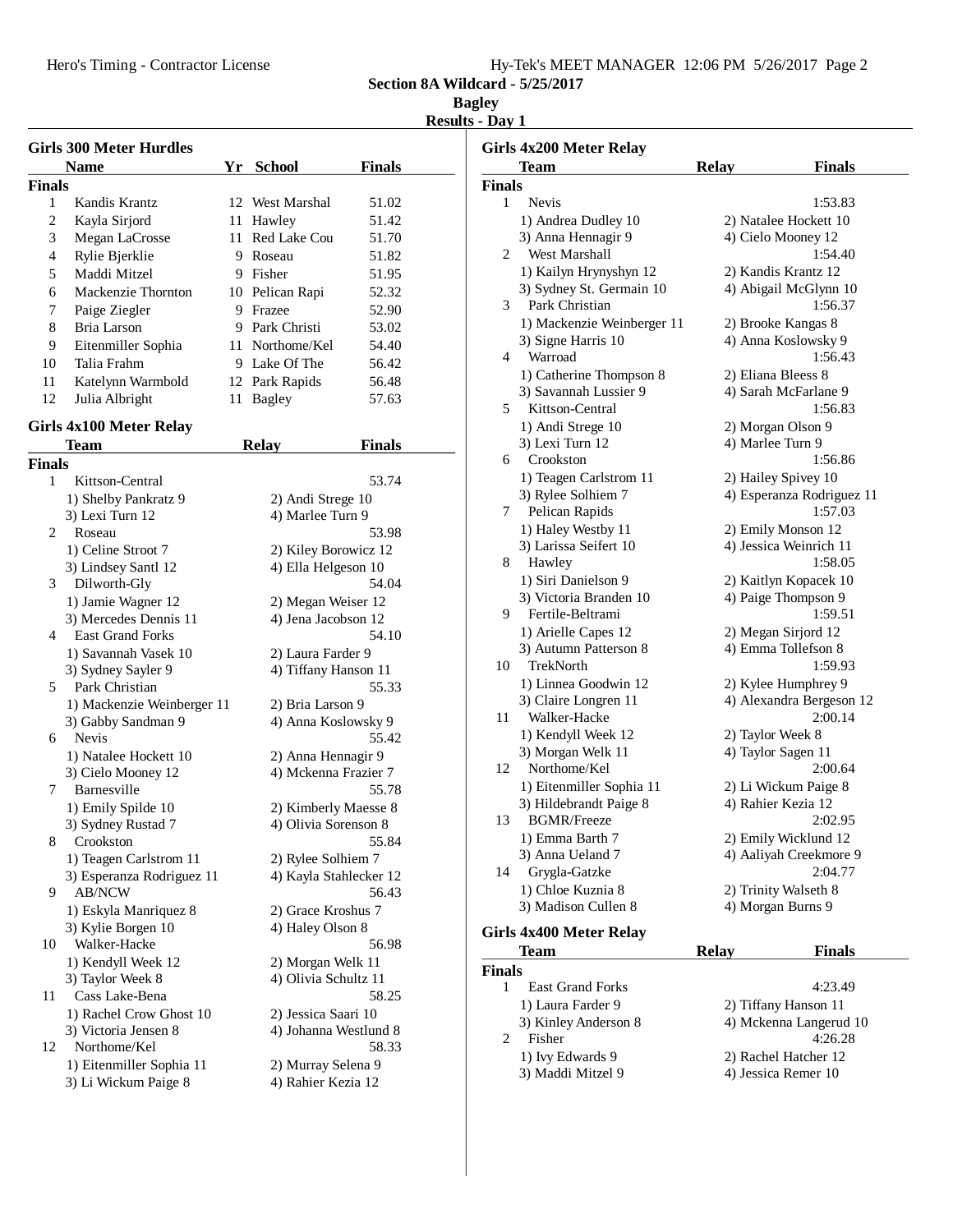|  | Hy-Tek's MEET MANAGER 12:06 PM 5/26/2017 Page 3 |  |  |
|--|-------------------------------------------------|--|--|
|  |                                                 |  |  |

**Section 8A Wildcard - 5/25/2017**

**Bagley**

**Results - Day 1**

| Finals  (Girls 4x400 Meter Relay) |                              |              |                         |  |  |  |
|-----------------------------------|------------------------------|--------------|-------------------------|--|--|--|
|                                   | Team                         | <b>Relay</b> | <b>Finals</b>           |  |  |  |
| 3                                 | Frazee                       |              | 4:30.53                 |  |  |  |
|                                   | 1) Hailey Ellingson 12       |              | 2) Shania Lehman 12     |  |  |  |
|                                   | 3) Jaryn Johannsen 9         |              | 4) Ellie Morgan 11      |  |  |  |
| 4                                 | Barnesville                  |              | 4:31.35                 |  |  |  |
|                                   | 1) Mathea Jablonsky 7        |              | 2) Grace Schindler 9    |  |  |  |
|                                   | 3) Jordan Tschumperlin 8     |              | 4) Samantha Passa 8     |  |  |  |
| 5                                 | Clearbrook-Gonvick           |              | 4:32.93                 |  |  |  |
|                                   | 1) Elizabeth Bodensteiner 12 |              | 2) Jenny Lavin 8        |  |  |  |
|                                   | 3) Arabella Corey 10         |              | 4) Jackielynn Taflin 9  |  |  |  |
| 6                                 | Northome/Kel                 |              | 4:36.52                 |  |  |  |
|                                   | 1) Shuh-Dietrich Trinity 9   |              | 2) Shuh-Dietrch Terra 9 |  |  |  |
|                                   | 3) Murray Selena 9           |              | 4) Mills Zoey 9         |  |  |  |
| 7                                 | Warroad                      |              | 4:39.37                 |  |  |  |
|                                   | 1) Madeleine Bleess 10       |              | 2) Sarah McFarlane 9    |  |  |  |
|                                   | 3) Eliana Bleess 8           |              | 4) Elizabeth Grove 11   |  |  |  |
| 8                                 | Dilworth-Gly                 |              | 4:40.15                 |  |  |  |
|                                   | 1) Arianna Gerdon 10         |              | 2) Ally Critchley 10    |  |  |  |
|                                   | 3) Madison Berggren 9        |              | 4) Aleeya Verdi 11      |  |  |  |
| 9                                 | Park Christian               |              | 4:40.56                 |  |  |  |
|                                   | 1) Signe Harris 10           |              | 2) Mady Wagendorf 8     |  |  |  |
|                                   | 3) Gabby Sandman 9           |              | 4) Anna Koslowsky 9     |  |  |  |
| 10                                | Red Lake County              |              | 4:42.23                 |  |  |  |
|                                   | 1) Clara Girdler 8           |              | 2) Madison Derosier 11  |  |  |  |
|                                   | 3) Kjerstin Nelson 7         |              | 4) Julia Bernstein 10   |  |  |  |
| 11                                | Walker-Hacke                 |              | 4:57.16                 |  |  |  |
|                                   | 1) Rayna Wood 7              |              | 2) Kira Loop 11         |  |  |  |
|                                   | 3) Abbie Strandlie 7         |              | 4) Payton Week 9        |  |  |  |
|                                   | Girls 4x800 Meter Relay      |              |                         |  |  |  |
|                                   | <b>Team</b>                  | <b>Relav</b> | <b>Finals</b>           |  |  |  |

| <b>Finals</b> |                         |                          |
|---------------|-------------------------|--------------------------|
| 1             | Roseau                  | 10:35.83                 |
|               | 1) Kate Helgeson 8      | 2) Katie Borowicz 8      |
|               | 3) Reese Strand 10      | 4) Jodi Ostroski 10      |
| 2             | <b>AB/NCW</b>           | 10:51.59                 |
|               | 1) Brooklyn Erickson 11 | 2) Brooke Ruebke 12      |
|               | 3) Karina Holte 8       | 4) Haley Olson 8         |
| 3             | West Marshall           | 11:10.35                 |
|               | 1) Maddie Weberg 11     | 2) Cassidy Lizakowski 12 |
|               | 3) Greta Weberg 7       | 4) Kailyn Hrynyshyn 12   |
| 4             | Dilworth-Gly            | 11:10.61                 |
|               | 1) Gracie Arends 9      | 2) Ally Critchley 10     |
|               | 3) Arianna Gerdon 10    | 4) Ana Puerta 11         |
| 5             | Bagley                  | 11:13.27                 |
|               | 1) Amelia Landsverk 10  | 2) Natasha Ordonez 10    |
|               | 3) Kendra Eckman 10     | 4) Olivia Landsverk 10   |
| 6             | Park Christian          | 11:14.49                 |
|               | 1) Mady Wagendorf 8     | 2) Tessa Hultin 9        |
|               | 3) Anna Skarphol 11     | 4) Bria Larson 9         |
| 7             | Barnesville             | 11:21.98                 |
|               | 1) Elizabeth Peppel 9   | 2) Emma Nielsen 11       |
|               | 3) Madison Sossa 10     | 4) Kimberly Maesse 8     |

| 8                        | <b>BGMR/Freeze</b>      |                      |                         | 12:15.48      |  |  |  |
|--------------------------|-------------------------|----------------------|-------------------------|---------------|--|--|--|
|                          | 1) Ashley Olson 8       |                      | 2) Brooke Olson 7       |               |  |  |  |
|                          | 3) Olivia Brazier 8     |                      | 4) Greta Lee 7          |               |  |  |  |
| 9.                       | Walker-Hacke            |                      |                         | 12:22.82      |  |  |  |
|                          | 1) Rayna Wood 7         |                      | 2) Eriika Rand 7        |               |  |  |  |
|                          | 3) Abbie Strandlie 7    |                      | 4) Katherine Swanson 8  |               |  |  |  |
| 10                       | Warroad                 | 12:29.93             |                         |               |  |  |  |
|                          | 1) Kamara Brunelle 10   | 2) Ashley Johnson 12 |                         |               |  |  |  |
|                          | 3) Peyton Estling 7     |                      | 4) Hannah Corneliusen 9 |               |  |  |  |
|                          | <b>Girls High Jump</b>  |                      |                         |               |  |  |  |
|                          | <b>Name</b>             |                      | Yr School               | <b>Finals</b> |  |  |  |
| <b>Finals</b>            |                         |                      |                         |               |  |  |  |
| 1                        | Jessica Remer           |                      | 10 Fisher               | 4-08.00       |  |  |  |
| 1                        | Livia Pesch             |                      | 11 East Grand F         | 4-08.00       |  |  |  |
| 1                        | <b>Alison Freier</b>    |                      | 9 Dilworth-Gly          | 4-08.00       |  |  |  |
| 1                        | Ashley Olson            |                      | 8 BGMR/Freeze           | 4-08.00       |  |  |  |
| $\mathbf{1}$             | Kacie Borowicz          |                      | 10 Roseau               | 4-08.00       |  |  |  |
| 1                        | Jenna Poppel            |                      | 9 Barnesville           | 4-08.00       |  |  |  |
| 7                        | Rachel Crow Ghost       |                      | 10 Cass Lake-Be         | 4-02.00       |  |  |  |
| 8                        | Burmeister Malori       |                      | 7 Northome/Kel          | 4-00.00       |  |  |  |
| 8                        | Kendra Scholz           |                      | 8 Park Rapids           | 4-00.00       |  |  |  |
| 10                       | <b>Madison Marcus</b>   |                      | 7 Walker-Hacke          | 3-09.00       |  |  |  |
|                          |                         |                      |                         |               |  |  |  |
|                          | <b>Girls Pole Vault</b> |                      |                         |               |  |  |  |
|                          | <b>Name</b>             | Yr                   | <b>School</b>           | <b>Finals</b> |  |  |  |
| <b>Finals</b>            |                         |                      |                         |               |  |  |  |
| 1                        | Mackenzie Weinberger    |                      | 11 Park Christi         | 7-04.00       |  |  |  |
| 1                        | Tayla Dufault           |                      | 8 Dilworth-Gly          | 7-04.00       |  |  |  |
| 3                        | <b>Teagen Carlstrom</b> | 11                   | Crookston               | 6-10.00       |  |  |  |
| 3                        | Chelsey Afshari         |                      | 9 East Grand F          | 6-10.00       |  |  |  |
| 3                        | Signe Harris            |                      | 10 Park Christi         | 6-10.00       |  |  |  |
| 3                        | <b>Tiffany Lawrence</b> |                      | 7 Frazee                | 6-10.00       |  |  |  |
| 7                        | <b>Emily Jensen</b>     |                      | 9 Warroad               | 6-04.00       |  |  |  |
| 7                        | Elizabeth Gabrielson    |                      | 7 East Grand F          | 6-04.00       |  |  |  |
|                          | <b>Girls Long Jump</b>  |                      |                         |               |  |  |  |
|                          | <b>Name</b>             |                      | Yr School               | <b>Finals</b> |  |  |  |
| <b>Finals</b>            |                         |                      |                         |               |  |  |  |
| 1                        | Jaryn Johannsen         | 9                    | Frazee                  | 15-10.25      |  |  |  |
| $\overline{\mathbf{c}}$  | Ella Rockstad           |                      | 12 AB/NCW               | 15-08.00      |  |  |  |
| 3                        | Jessica Weinrich        | 11                   | Pelican Rapi            | 15-04.50      |  |  |  |
| $\overline{4}$           | Oksana Kroese           | 9.                   | East Grand F            | 15-03.00      |  |  |  |
| 5                        | Hayden Winjum           | 7                    | Crookston               | 15-02.50      |  |  |  |
| 6                        | Mariah McKeever         |                      | 10 AB/NCW               | 15-02.25      |  |  |  |
| 7                        | <b>Emily Pederson</b>   |                      | 8 West Marshal          | 14-10.25      |  |  |  |
| 8                        | Kacie Borowicz          |                      | 10 Roseau               | 14-09.75      |  |  |  |
| 9                        | Rahier Kezia            |                      | 12 Northome/Kel         | 14-00.50      |  |  |  |
| 10                       | Arabella Corey          |                      | 10 Clearbrook-G         | 13-11.00      |  |  |  |
| 11                       | Shuh-Dietrch Terra      |                      | 9 Northome/Kel          | 13-09.25      |  |  |  |
| 12                       | Lara Wood               |                      | 10 Lake Of The          | 12-09.75      |  |  |  |
|                          |                         |                      |                         |               |  |  |  |
| <b>Girls Triple Jump</b> |                         |                      |                         |               |  |  |  |
|                          | <b>Name</b>             | Yr                   | <b>School</b>           | <b>Finals</b> |  |  |  |
| <b>Finals</b>            |                         |                      |                         |               |  |  |  |
| 1                        | <b>Baylie Narum</b>     | 11                   | Dilworth-Gly            | 32-09.75      |  |  |  |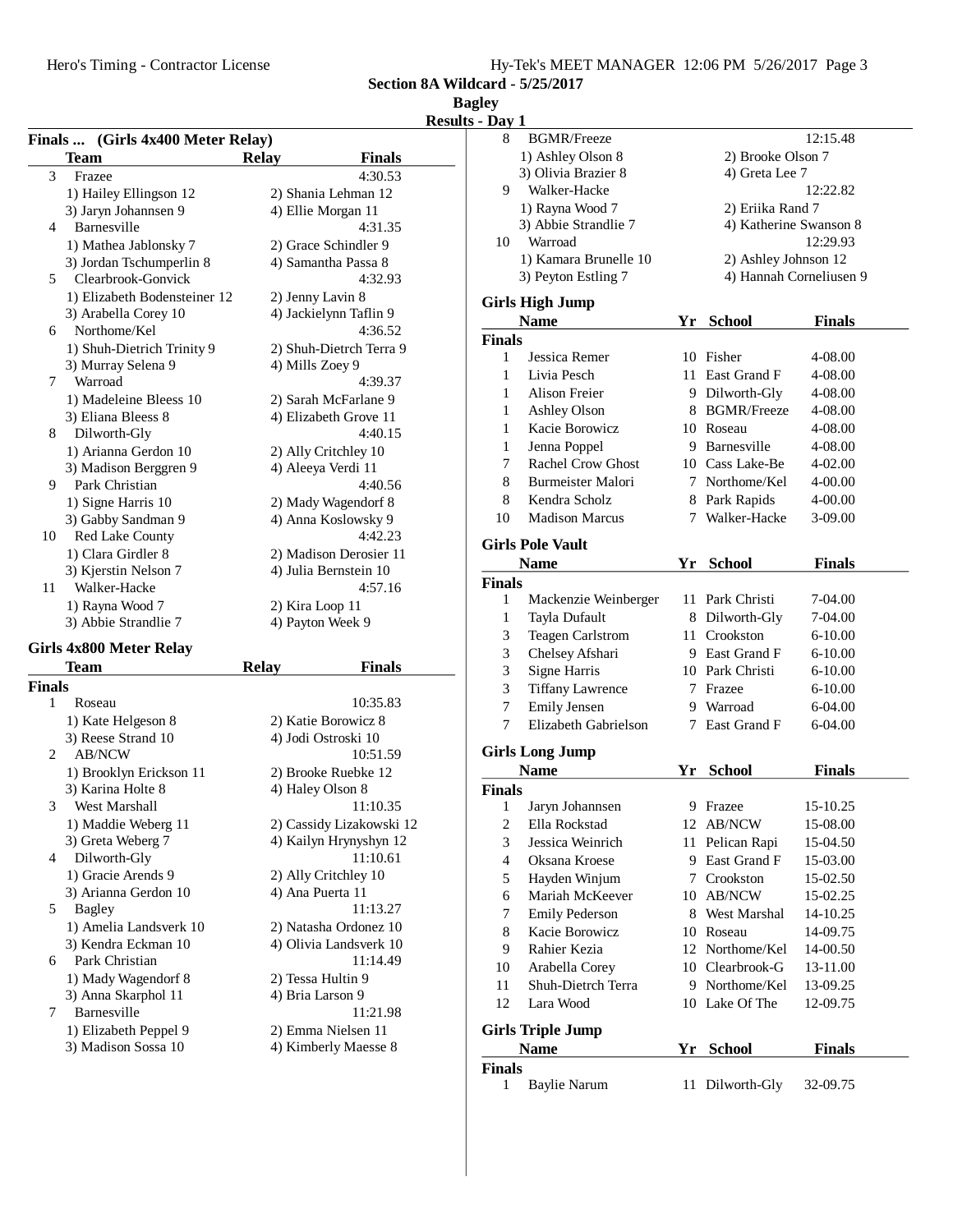**Section 8A Wildcard - 5/25/2017**

**Bagley**

|                          |                                           |    |                            |                           | Dagity<br><b>Results - Day 1</b> |
|--------------------------|-------------------------------------------|----|----------------------------|---------------------------|----------------------------------|
| <b>Finals</b>            | (Girls Triple Jump)                       |    |                            |                           | 8<br>9                           |
|                          | <b>Name</b><br>Samantha Passa             |    | Yr School<br>8 Barnesville | <b>Finals</b><br>31-06.50 | 10                               |
| 2<br>3                   | Anna Skarphol                             |    | 11 Park Christi            | 30-09.50                  | 11                               |
| $\overline{\mathcal{L}}$ | <b>Emily Pederson</b>                     |    | 8 West Marshal             | 30-08.00                  | 12                               |
| 5                        | <b>Grace Rames</b>                        |    | 10 Dilworth-Gly            | 30-05.50                  |                                  |
| 6                        | Andi Strege                               |    | 10 Kittson-Cent            | 30-03.25                  | <b>Boys 2</b>                    |
| 7                        | Megan LaCrosse                            | 11 | Red Lake Cou               | 30-02.00                  |                                  |
| 8                        | Jenna Porter                              |    | 12 Crookston               | 29-09.75                  | <b>Finals</b>                    |
| 9                        | Abby Eystad                               |    | 10 Park Rapids             | 29-00.75                  | 1                                |
| 10                       | Hallie Lindgren                           |    | 8 Bagley                   | 28-01.00                  | $\mathfrak{2}$                   |
| 11                       | Anna Hennagir                             |    | 9 Nevis                    | 27-10.75                  | 3                                |
| 12                       | Lara Wood                                 |    | 10 Lake Of The             | 27-09.50                  | $\overline{4}$                   |
|                          |                                           |    |                            |                           | 5                                |
|                          | <b>Girls Shot Put</b>                     |    |                            |                           | 6                                |
|                          | <b>Name</b>                               |    | Yr School                  | <b>Finals</b>             | 7                                |
| Finals                   |                                           |    |                            |                           | 8                                |
| 1                        | Brita Fagerlund                           |    | 12 Crookston               | 32-03.75                  | 8                                |
| 2                        | Abbey Johnson                             | 10 | West Marshal               | 32-01.50                  | 10                               |
| 3                        | <b>Faith Porter</b>                       | 10 | West Marshal               | 31-10.25                  | 11                               |
| 4                        | Danae Stenzel                             | 9  | Clearbrook-G               | 31-06.50                  | 12                               |
| 5                        | Ellie Vonesh                              |    | 12 East Grand F            | 31-03.00                  | <b>Boys 4</b>                    |
| 6                        | Elizabeth Bodensteiner                    |    | 12 Clearbrook-G            | 31-01.50                  |                                  |
| 7                        | Johnson Monica                            |    | 7 Northome/Kel             | 30-07.00                  | <b>Finals</b>                    |
| 8                        | Kya Anderson                              |    | 9 Barnesville              | 29-11.25                  | 1                                |
| 9                        | Ivy Huckbody                              |    | 9 Nevis                    | 29-09.00                  | $\overline{c}$                   |
| 10                       | Adriana Torres                            |    | 10 Pelican Rapi            | 29-03.50                  | 3                                |
| 11                       | Rachel Lynnes                             |    | 11 Pelican Rapi            | 29-02.50                  | $\overline{4}$                   |
| 12                       | <b>Bailey Halland</b>                     |    | 11 Hawley                  | 28-09.25                  | 5                                |
|                          | <b>Girls Discus Throw</b>                 |    |                            |                           | 6                                |
|                          | <b>Name</b>                               |    | Yr School                  | <b>Finals</b>             | 7                                |
| Finals                   |                                           |    |                            |                           | 8                                |
| 1                        | Ellie Vonesh                              |    | 12 East Grand F            | 96-09                     | 9                                |
| 1                        | Mckayla Christianson                      | 11 | Roseau                     | 96-09                     | 10                               |
| 3                        | Elora Passa                               | 10 | Barnesville                | 90-04                     | 11                               |
| 3                        | Amarah Dykema                             | 11 | Walker-Hacke               | 90-04                     | 12                               |
| 5                        | <b>Adriana Torres</b>                     |    | 10 Pelican Rapi            | 89-09                     |                                  |
| 6                        | Allyson Kangas                            |    | 11 Park Christi            | 88-06                     | <b>Boys 8</b>                    |
| 7                        | <b>Cole Mastley</b>                       |    | 9 Nevis                    | 87-08                     | Ŋ                                |
| 8                        | <b>Brooke Ruebke</b>                      | 12 | AB/NCW                     | 86-02                     | <b>Finals</b>                    |
| 9                        | Kamree Carlson                            |    | 9 Park Rapids              | 85-02                     | 1                                |
| 10                       | Elizabeth Bodensteiner                    | 12 | Clearbrook-G               | 83-03                     | $\overline{c}$                   |
| 11                       | Matty Urbaniak                            |    | 10 West Marshal            | 81-10                     | 3                                |
| 12                       | Jolene Nelson                             |    | 12 BGMR/Freeze             | 80-06                     | $\overline{\mathcal{L}}$         |
|                          |                                           |    |                            |                           | 5<br>6                           |
|                          | <b>Boys 100 Meter Dash</b><br><b>Name</b> | Yr | <b>School</b>              | <b>Finals</b>             | 7                                |
|                          |                                           |    |                            |                           | 8                                |
| Finals<br>1              | Micah Tollefson                           |    | 9 Fertile-Belt             | 12.32                     | 9                                |
| $\boldsymbol{2}$         | <b>Jonah Provance</b>                     | 11 | Roseau                     | 12.43                     | 10                               |
| 3                        | Josiah May                                | 7  | Park Rapids                | 12.49                     | 11                               |
| $\overline{4}$           | Reese Radi                                |    | 10 Fisher                  | 12.52                     | 12                               |
| 5                        | Elliot Olson                              |    | 12 Roseau                  |                           |                                  |
| 6                        |                                           |    |                            | 12.58                     |                                  |
| 7                        | Dalton Hough<br>Zach Widman               | 10 | Bagley<br>Walker-Hacke     | 12.62                     |                                  |
|                          |                                           | 11 |                            | 12.64                     |                                  |

| ija y              | ᅩ                                             |    |                                    |                |
|--------------------|-----------------------------------------------|----|------------------------------------|----------------|
| 8                  | Maguire Stanislawski                          |    | 10 East Grand F                    | 12.66          |
| 9                  | Jacob Morgan                                  |    | 9 Barnesville                      | 12.67          |
| 10                 | Jared Brainard                                |    | 10 AB/NCW                          | 12.75          |
| 11                 | <b>Spencer Fritze</b>                         |    | 10 Park Rapids                     | 12.77          |
| 12                 | Karson Gieseke                                |    | 12 Mahnomen/Waubi                  | 13.04          |
|                    | <b>Boys 200 Meter Dash</b>                    |    |                                    |                |
|                    | <b>Name</b>                                   |    | Yr School                          | <b>Finals</b>  |
| <b>Finals</b>      |                                               |    |                                    |                |
| 1                  | Ben Olson                                     |    | 8 Roseau                           | 24.93          |
| 2                  | <b>Brady Winter</b>                           |    | 9 Dilworth-Gly                     | 24.97          |
| 3                  | Verdis Barber                                 |    | 9 AB/NCW                           | 25.17          |
| $\overline{4}$     | <b>Titus Forseen</b>                          |    | 11 Northome/Kel                    | 25.27          |
| 5                  | Damen Bakke                                   |    | 10 Clearbrook-G                    | 25.43          |
| 6                  | <b>Tristan Bakke</b>                          |    | 12 Clearbrook-G                    | 25.47          |
| 7                  | <b>Eduardo Santos</b>                         |    | 11 Dilworth-Gly                    | 25.56          |
| 8                  | Jerimiah Neal                                 |    | 7 Walker-Hacke                     | 25.66          |
| 8                  | Isaiah Walz                                   |    | 11 AB/NCW                          | 25.66          |
| 10                 | Noah Kiel                                     |    | 8 Crookston                        | 25.87          |
| 11                 | Reese Radi                                    |    | 10 Fisher                          | 25.89          |
| 12                 | Walker Blank                                  |    | 10 BGMR/Freeze                     | 25.90          |
|                    |                                               |    |                                    |                |
|                    | <b>Boys 400 Meter Dash</b>                    |    |                                    |                |
|                    | Name                                          |    | Yr School                          | <b>Finals</b>  |
| <b>Finals</b><br>1 |                                               |    |                                    | 55.05          |
| 2                  | Carson Haugrud<br>Matt Hanson                 |    | 11 Pelican Rapi<br>12 Pelican Rapi | 55.31          |
| 3                  |                                               |    | 10 Roseau                          | 55.64          |
| 4                  | Luke Tangen<br>Isaiah Walz                    |    | 11 AB/NCW                          | 56.63          |
| 5                  | Adam Sorenson                                 |    | 11 Fisher                          | 56.67          |
| 6                  |                                               |    | 10 TrekNorth                       |                |
| 7                  | <b>Blake Bergeson</b><br>William Snobl        |    |                                    | 56.90<br>56.99 |
| 8                  |                                               |    | 10 Bagley<br>12 AB/NCW             | 57.54          |
| 9                  | <b>Steele Armstrong</b><br><b>Matt Benson</b> |    | 11 Park Rapids                     | 58.01          |
| 10                 | <b>Blake Ferris</b>                           |    | 9 Lake Of The                      | 58.14          |
| 11                 | <b>Ryan Swenson</b>                           |    | 12 Crookston                       | 58.20          |
| 12                 | Mateus F.C. leite                             |    | 12 Roseau                          | 59.51          |
|                    |                                               |    |                                    |                |
|                    | <b>Boys 800 Meter Run</b>                     |    |                                    |                |
|                    | <b>Name</b>                                   | Yr | <b>School</b>                      | <b>Finals</b>  |
| <b>Finals</b>      |                                               |    |                                    |                |
| $\mathbf{1}$       | William Bly                                   |    | 10 Mahnomen/Waubi 2:10.43          |                |
| $\overline{c}$     | <b>Bailey Johnson</b>                         |    | 10 Lake Park-Au                    | 2:12.12        |
| 3                  | <b>Bryce James</b>                            |    | 11 Park Rapids                     | 2:12.61        |
| 4                  | <b>Alex Sterton</b>                           |    | 8 AB/NCW                           | 2:12.64        |
| 5                  | Mike Miller                                   |    | 11 Frazee                          | 2:12.87        |
| 6                  | <b>Archer Oothoudt</b>                        |    | 9 TrekNorth                        | 2:19.72        |
| 7                  | Andrew Cunningham                             |    | 8 Lake Of The                      | 2:19.83        |
| 8                  | Cade Pederson                                 |    | 10 Walker-Hacke                    | 2:20.64        |
| 9                  | Joseph Magnusson                              |    | 12 Roseau                          | 2:21.89        |
| 10                 | Erick Laznicka                                |    | 10 Roseau                          | 2:24.04        |
| 11                 | <b>Mohamud Yusuf</b>                          |    | 10 East Grand F                    | 2:24.10        |
| 12                 | <b>Trey Nichols</b>                           | 8  | <b>BGMR/Freeze</b>                 | 2:24.73        |
|                    |                                               |    |                                    |                |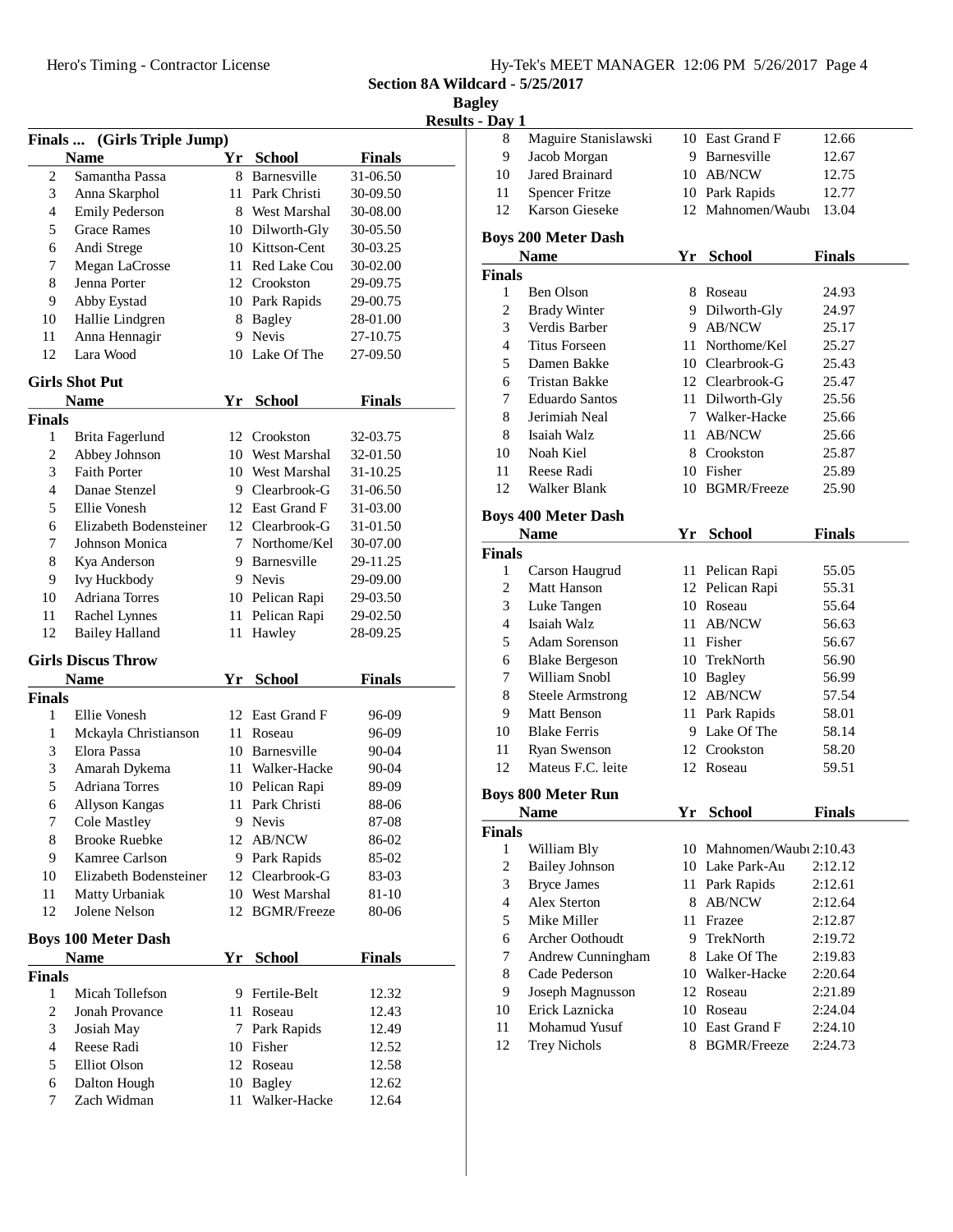| Hy-Tek's MEET MANAGER 12:06 PM 5/26/2017 Page 5 |  |
|-------------------------------------------------|--|
|-------------------------------------------------|--|

**Section 8A Wildcard - 5/25/2017**

## **Bagley**

**Results - Day 1**

|                |                               |    |                 |               | <b>Kesu</b> |
|----------------|-------------------------------|----|-----------------|---------------|-------------|
|                | <b>Boys 1600 Meter Run</b>    |    |                 |               |             |
|                | <b>Name</b>                   |    | Yr School       | <b>Finals</b> |             |
| <b>Finals</b>  |                               |    |                 |               |             |
| 1              | Chris Longtin                 |    | 9 Red Lake Cou  | 5:02.18       |             |
| 2              | Kyle Erickson                 |    | 9 Roseau        | 5:08.05       |             |
| 3              | <b>Jack McNamee</b>           |    | 8 Nevis         | 5:08.31       |             |
| 4              | Ben Regorrah                  |    | 12 East Grand F | 5:10.98       |             |
| 5              | Zak Anderson                  |    | 11 BGMR/Freeze  | 5:11.53       |             |
| 6              | Julian Wilkie                 |    | 12 Hawley       | 5:14.48       |             |
| 7              | Grady Larsen                  |    | 9 Frazee        | 5:17.80       |             |
| 8              | Sanden O'Connell              |    | 10 Lake Park-Au | 5:18.64       |             |
| 9              | Gabe Lavin                    |    | 8 Clearbrook-G  | 5:19.68       |             |
| 10             | Max Brinkman                  |    | 11 Bagley       | 5:20.39       |             |
| 11             | Ben Engebretson               |    | 9 Clearbrook-G  | 5:29.40       |             |
| 12             | Kai Nellermoe                 |    | 10 Park Christi | 5:34.90       |             |
|                | <b>Boys 3200 Meter Run</b>    |    |                 |               |             |
|                | <b>Name</b>                   |    | Yr School       | <b>Finals</b> |             |
| <b>Finals</b>  |                               |    |                 |               |             |
| 1              | David Johnston                |    | 9 Pelican Rapi  | 10:50.51      |             |
| 2              | Ian Medicraft                 |    | 12 Roseau       | 10:56.87      |             |
| 3              | Michael Gunn                  |    | 9 Nevis         | 11:09.28      |             |
| 4              | Christian Carlson             |    | 8 Frazee        | 11:16.57      |             |
| 5              | <b>Grant Hemberger</b>        |    | 8 Bagley        | 11:16.92      |             |
| 6              | Hayden Reitmeier              |    | 9 Fisher        | 11:24.07      |             |
| 7              | <b>Tyson Mahar</b>            |    | 8 East Grand F  | 11:25.54      |             |
| 8              | <b>Winston Novacek</b>        |    | 10 Roseau       | 11:28.61      |             |
| 9              | Sanden O'Connell              |    | 10 Lake Park-Au | 11:46.91      |             |
| 10             | Jackson Friend                |    | 10 Dilworth-Gly | 11:57.91      |             |
| 11             | Devin Lykins                  |    | 8 Bagley        | 12:01.02      |             |
| 12             | Zach Van Batavia              | 7  | Park Rapids     | 12:30.52      |             |
|                |                               |    |                 |               |             |
|                | <b>Boys 110 Meter Hurdles</b> |    |                 |               |             |
|                | <b>Name</b>                   | Yr | <b>School</b>   | <b>Finals</b> |             |
| <b>Finals</b>  |                               |    |                 |               |             |
| 1              | Joby Geifer                   |    | 10 Frazee       | 18.62         |             |
| 2              | Peyton Schwehr                |    | 10 Dilworth-Gly | 18.76         |             |
| 3              | <b>Tyler Estabrook</b>        |    | 10 West Marshal | 18.99         |             |
| 4              | Weston Bring                  |    | 10 BGMR/Freeze  | 19.04         |             |
| 5              | Hunter Zenzen                 |    | 9 Barnesville   | 19.44         |             |
| 6              | Rudy Juarez                   |    | 10 East Grand F | 19.47         |             |
| 7              | Noah Abrahamson               |    | 12 Roseau       | 19.68         |             |
| 7              | <b>Bailey Spaeth</b>          |    | 10 AB/NCW       | 19.68         |             |
| 9              | Carter Retke                  |    | 10 Walker-Hacke | 20.67         |             |
| 10             | Cody Sagen                    |    | 10 Walker-Hacke | 20.69         |             |
| 11             | Josh Birchem                  | 11 | Lake Of The     | 24.66         |             |
|                | <b>Boys 300 Meter Hurdles</b> |    |                 |               |             |
|                | <b>Name</b>                   |    | Yr School       | <b>Finals</b> |             |
| <b>Finals</b>  |                               |    |                 |               |             |
| 1              | <b>Joby Geifer</b>            |    | 10 Frazee       | 45.93         |             |
| $\overline{c}$ | <b>Weston Bring</b>           |    | 10 BGMR/Freeze  | 46.06         |             |
| 3              | Hunter Magnusson              |    | 10 Hawley       | 46.22         |             |
| 4              | Hunter Zenzen                 | 9  | Barnesville     | 46.40         |             |
| 5              | Isaac Janssen                 |    | 9 Park Christi  | 48.21         |             |
|                |                               |    |                 |               |             |

| рау 1         |                               |                         |                          |
|---------------|-------------------------------|-------------------------|--------------------------|
| 6             | Tyler Estabrook               | 10 West Marshal         | 48.83                    |
| 7             | <b>Elliot Olson</b>           | 12 Roseau               | 48.84                    |
| 8             | <b>Colton Dauksavage</b>      | 9 East Grand F          | 49.11                    |
| 9             | <b>Trey Netland</b>           | 9 Bagley                | 50.56                    |
| 10            | Treydan Carlson               | 10 Bagley               | 50.92                    |
| 11            | Cody Sagen                    | 10 Walker-Hacke         | 51.17                    |
| 12            | Darryl Etter                  | 7 Park Rapids           | 55.83                    |
|               |                               |                         |                          |
|               | <b>Boys 4x100 Meter Relay</b> |                         |                          |
|               | Team                          | <b>Relay</b>            | <b>Finals</b>            |
| <b>Finals</b> |                               |                         |                          |
| 1             | Pelican Rapids                |                         | 46.81                    |
|               | 1) Carson Haugrud 11          | 2) Carlan Haugrud 11    |                          |
|               | 3) Matt Hanson 12             | 4) Donovan Young 12     |                          |
| 2             | Fertile-Beltrami              |                         | 47.97                    |
|               | 1) Carter Mosher 12           | 2) Harmon Leibl 10      |                          |
|               | 3) Micah Tollefson 9          |                         | 4) Isaiah Horgeshimer 11 |
| 3             | Walker-Hacke                  |                         | 48.27                    |
|               | 1) Devin Hopen 11             | 2) Hunter Hed 11        |                          |
|               | 3) Zach Widman 11             | 4) Shea Alto 11         |                          |
| 4             | Roseau                        |                         | 48.38                    |
|               | 1) Noah Abrahamson 12         | 2) Elliot Olson 12      |                          |
|               | 3) Jacob LePard 12            | 4) Jonah Provance 11    |                          |
| 5             | Frazee                        |                         | 48.47                    |
|               | 1) Cole Fleisher 9            | 2) Caleb Drescher 11    |                          |
|               | 3) Kaden Hiemenz 8            | 4) Caleb Wutzke 10      |                          |
| 6             | <b>Bagley</b>                 |                         | 48.48                    |
|               | 1) Dalton Hough 10            | 2) Trey Netland 9       |                          |
|               | 3) Zachary Lykins 11          | 4) Kyle Thorson 11      |                          |
| 7             | Lake Park-Audubon             |                         | 48.53                    |
|               | 1) William James III 12       | 2) Ryan Voge 10         |                          |
|               | 3) Shawn Skjold 9             |                         | 4) William Hannesson 10  |
| 8             | Clearbrook-Gonvick            |                         | 48.85                    |
|               | 1) Hunter Ehlers 10           | 2) Ben Solberg 12       |                          |
|               | 3) Caleb Petterson 10         | 4) Jonny Hamnes 9       |                          |
| 9.            | <b>East Grand Forks</b>       |                         | 50.02                    |
|               | 1) Maguire Stanislawski 10    | 2) Bobby Jorde 8        |                          |
|               | 3) Colton Dauksavage 9        | 4) Carter Vasek 7       |                          |
| 10            | <b>BGMR/Freeze</b>            |                         | 50.40                    |
|               | 1) Walker Blank 10            | 2) Gonzalo Bodemer 10   |                          |
|               | 3) Logan Waage 10             | 4) Tanner Foss 11       |                          |
| 11            | Warroad                       |                         | 50.50                    |
|               | 1) Andrew Phosy 10            | 2) Willy George 12      |                          |
|               | 3) Koby Phongsavath 10        | 4) Veashein Philajack 7 |                          |
| 12            | Lake Of The Woods             |                         | 51.17                    |
|               | 1) Max Million 12             | 2) McKale Risser 10     |                          |
|               | 3) Gabriel Olson 9            | 4) Mason Russell 9      |                          |
|               |                               |                         |                          |
|               | <b>Boys 4x200 Meter Relay</b> |                         |                          |
|               | Team                          | <b>Relay</b>            | <b>Finals</b>            |
| <b>Finals</b> |                               |                         |                          |

| iais                 |                       |
|----------------------|-----------------------|
| Bagley<br>1          | 1:38.31               |
| 1) Dalton Hough 10   | 2) Jaiden Wangstad 11 |
| 3) Zachary Lykins 11 | 4) Kyle Thorson 11    |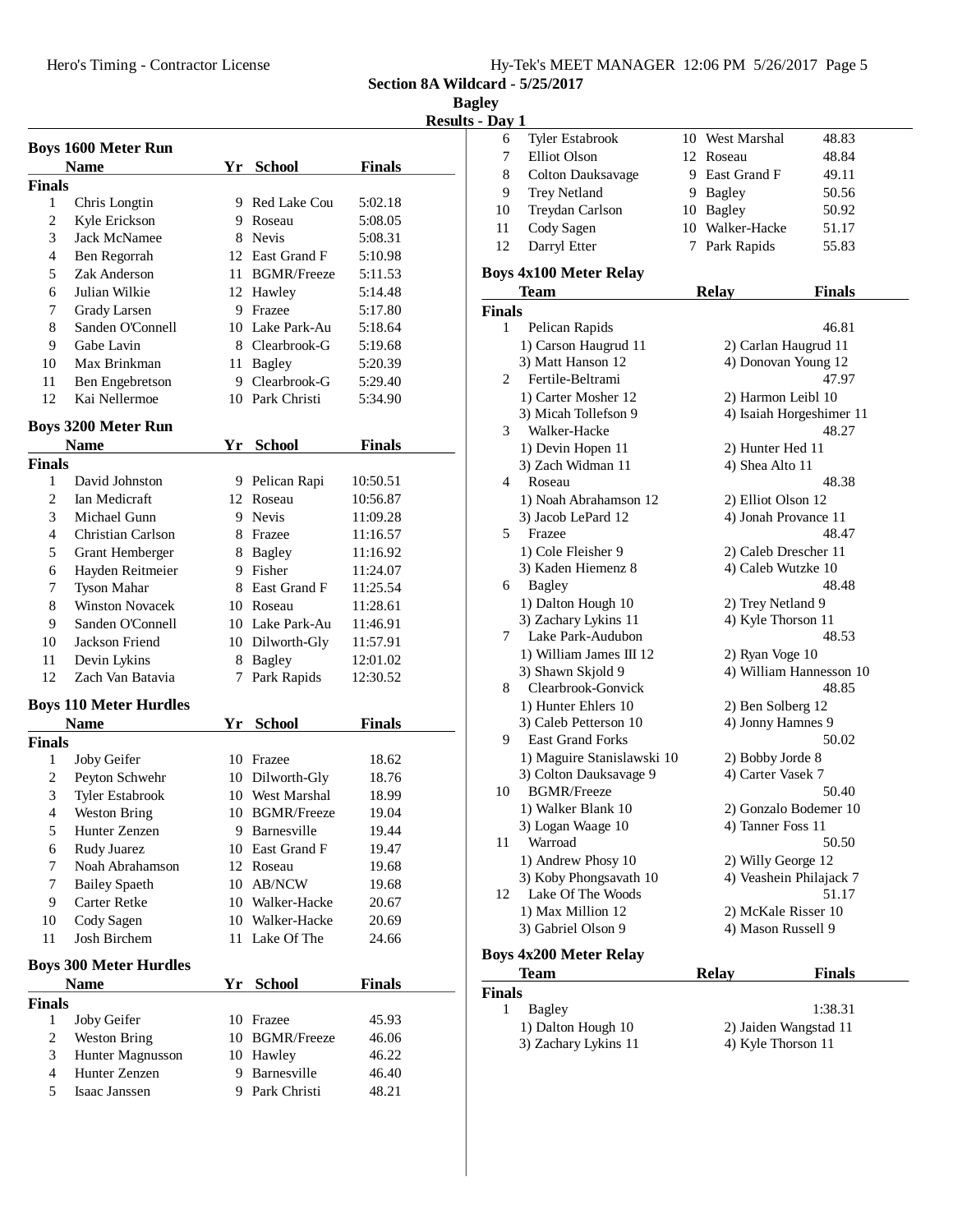|  | Hy-Tek's MEET MANAGER 12:06 PM 5/26/2017 Page 6 |  |  |
|--|-------------------------------------------------|--|--|
|  |                                                 |  |  |

**Section 8A Wildcard - 5/25/2017**

**Bagley**

 $\overline{\phantom{0}}$ 

 $Results - Day 1$ </u>

|               | Finals  (Boys 4x200 Meter Relay) |                 |                         |
|---------------|----------------------------------|-----------------|-------------------------|
|               | Team                             | <b>Relay</b>    | Finals                  |
| 2             | Park Rapids Area                 |                 | 1:39.13                 |
|               | 1) Josiah May 7                  |                 | 2) Kole Gieseke 10      |
|               | 3) Spencer Fritze 10             |                 | 4) Zach Fritze 10       |
| 3             | Dilworth-Gly                     |                 | 1:40.34                 |
|               | 1) Brady Winter 9                |                 | 2) Ryan Poehls 12       |
|               | 3) Ben Beyer 12                  |                 | 4) Spencer Ewen 12      |
| 4             | Roseau                           |                 | 1:40.80                 |
|               | 1) Luke Tangen 10                |                 | 2) Jacob LePard 12      |
|               | 3) Jeremiah Bender 8             |                 | 4) Jonah Provance 11    |
| 5             | Lake Park-Audubon                |                 | 1:42.83                 |
|               | 1) William James III 12          |                 | 2) Nicholas Donovan 10  |
|               | 3) William Hannesson 10          |                 | 4) Ryan Voge 10         |
| 6             | <b>BGMR/Freeze</b>               |                 | 1:42.92                 |
|               | 1) Zak Anderson 11               |                 | 2) Mason Bring 9        |
|               | 3) Ellert Adamek 11              |                 | 4) Walker Blank 10      |
| 7             | Fertile-Beltrami                 |                 | 1:44.20                 |
|               | 1) Carter Mosher 12              |                 | 2) Jazz Hasbargen 11    |
|               | 3) Albert Kargel 10              |                 | 4) Preston Hovde 11     |
| 8             | Northome/Kel                     |                 | 1:44.38                 |
|               | 1) Alex Fahey 10                 |                 | 2) Dennis King 11       |
|               | 3) Josh Hanna 10                 |                 | 4) Titus Forseen 11     |
| 9             | Walker-Hacke                     |                 | 1:47.73                 |
|               | 1) Conner Link 11                |                 | 2) Jensen Rice 10       |
|               | 3) Jerimiah Neal 7               |                 | 4) Tyler Duclos 10      |
| 10            | Mahnomen/Waubun                  |                 | 1:50.02                 |
|               | 1) Izaiah Asher 10               |                 | 2) Jonah Steffl 9       |
|               | 3) Skylar Kendryna 8             |                 | 4) Kael Snetsinger 9    |
|               | <b>Boys 4x400 Meter Relay</b>    |                 |                         |
|               | <b>Team</b>                      | <b>Relay</b>    | <b>Finals</b>           |
| <b>Finals</b> |                                  |                 |                         |
| 1             | AB/NCW                           |                 | 3:40.60                 |
|               | 1) Connor Thompson 11            |                 | 2) Nick Mathsen 11      |
|               | 3) Alex Sterton 8                |                 | 4) Tanner Somers 12     |
| 2             | Frazee                           |                 | 3:42.58                 |
|               | 1) Caleb Drescher 11             |                 | 2) Joby Geifer 10       |
|               | 3) Mike Miller 11                |                 | 4) Caleb Wutzke 10      |
| 3             | Lake Park-Audubon                |                 | 3:43.79                 |
|               | 1) Bailey Johnson 10             |                 | 2) Garrett Cossette 8   |
|               | 3) Nicholas Donovan 10           |                 | 4) William James III 12 |
| 4             | Warroad                          |                 | 3:47.76                 |
|               | 1) Andrew Phosy 10               |                 | 2) Davis Tran 12        |
|               | 3) Dylan Cain 11                 |                 | 4) Zach Heppner 11      |
| 5             | Walker-Hacke                     |                 | 3:51.16                 |
|               | 1) Zach Widman 11                |                 | 2) Tom Hansen 9         |
|               | 3) Jackson MacFarlane 8          | 4) Tyler Sea 10 |                         |
| 6             | Pelican Rapids                   |                 | 3:51.36                 |
|               | 1) Matt Hanson 12                |                 | 2) Carson Haugrud 11    |
|               | 3) Zane Brosowske 10             |                 | 4) Eli Sytsma 10        |
| 7             | Fisher                           |                 | 3:57.16                 |
|               | 1) Marcus Crayton 9              |                 | 2) Hayden Reitmeier 9   |
|               | 3) Adam Sorenson 11              |                 | 4) Aaron Springer 12    |

| gley          |                               |    |                |                          |
|---------------|-------------------------------|----|----------------|--------------------------|
| - Day 1       |                               |    |                |                          |
| 8             | Northome/Kel                  |    |                | 3:59.13                  |
|               | 1) Alex Fahey 10              |    |                | 2) Jayce Mostad 9        |
|               | 3) Titus Forseen 11           |    |                | 4) Adnew Stueven 10      |
| 9             | Lake Of The Woods             |    |                | 4:02.18                  |
|               | 1) Blake Ferris 9             |    |                |                          |
|               |                               |    |                | 2) Andrew Cunningham 8   |
|               | 3) Gabriel Olson 9            |    |                | 4) Ethan Haataja 11      |
| 10            | Crookston                     |    |                | 4:07.14                  |
|               | 1) Ryan Swenson 12            |    |                | 2) Colton Weiland 11     |
|               | 3) Chris Kazmierczak 10       |    |                | 4) Isaiah Barlow 9       |
| 11            | <b>BGMR/Freeze</b>            |    |                | 4:12.44                  |
|               | 1) Logan Waage 10             |    |                | 2) Trey Nichols 8        |
|               | 3) Collin Walsh 8             |    |                | 4) Logan Youngstrand 7   |
|               | <b>Boys 4x800 Meter Relay</b> |    |                |                          |
|               | <b>Team</b>                   |    | <b>Relay</b>   | <b>Finals</b>            |
|               |                               |    |                |                          |
| <b>Finals</b> |                               |    |                |                          |
| 1             | Lake Park-Audubon             |    |                | 8:59.40                  |
|               | 1) William Hannesson 10       |    |                | 2) Nicholas Donovan 10   |
|               | 3) Garrett Cossette 8         |    |                | 4) Bailey Johnson 10     |
| 2             | TrekNorth                     |    |                | 9:20.32                  |
|               | 1) Logan Humphrey 11          |    |                | 2) Zane Esparza 10       |
|               | 3) Archer Oothoudt 9          |    |                | 4) Blake Bergeson 10     |
| 3             | Lake Of The Woods             |    |                | 9:24.64                  |
|               | 1) Ethan Haataja 11           |    |                | 2) Isaac Dykstra 9       |
|               | 3) Andrew Cunningham 8        |    |                | 4) Holger Oleson 12      |
| 4             | <b>Bagley</b>                 |    |                | 9:31.94                  |
|               | 1) Max Brinkman 11            |    |                | 2) Isaiah Dryburgh 9     |
|               | 3) Grant Hemberger 8          |    |                | 4) Gavin Halverson 8     |
| 5.            | Frazee                        |    |                | 9:40.68                  |
|               |                               |    |                |                          |
|               | 1) Christian Carlson 8        |    | 2) Alex Beck 8 |                          |
|               | 3) Tanner Schermerhorn 11     |    |                | 4) Grady Larsen 9        |
| 6             | <b>BGMR/Freeze</b>            |    |                | 9:48.94                  |
|               | 1) Logan Youngstrand 7        |    |                | 2) Trey Nichols 8        |
|               | 3) Collin Walsh 8             |    |                | 4) Hunter Rud 9          |
| 6             | <b>East Grand Forks</b>       |    |                | 9:48.94                  |
|               | 1) Collin Porter 10           |    |                | 2) Sakariye Ismail 10    |
|               | 3) Mohamud Yusuf 10           |    |                | 4) Joshua Nelson 9       |
| 8             | West Marshall                 |    |                | 9:50.62                  |
|               | 1) James Pederson 8           |    |                | 2) Jacob Zacha 9         |
|               | 3) Riley Clausen 7            |    |                | 4) Austin Szczepanski 11 |
| 9.            | Clearbrook-Gonvick            |    |                | 10:23.00                 |
|               | 1) Joshua Lavin 10            |    |                | 2) Isaac McGowen 10      |
|               | 3) Gabe Lavin 8               |    |                | 4) Ben Engebretson 9     |
| 10            | Warroad                       |    |                | 10:28.48                 |
|               | 1) Victor Anselmo 10          |    |                | 2) Owen Marvin 10        |
|               | 3) Jarom Musgrove 12          |    |                | 4) Jacob Davis 9         |
| 11            | Fertile-Beltrami              |    |                | 10:29.83                 |
|               | 1) Hunter Hitchen 9           |    |                | 2) Andrew Wadsworth 10   |
|               |                               |    |                |                          |
|               | 3) Bradley Clarke 12          |    |                | 4) Logan Nelson 12       |
|               | <b>Boys High Jump</b>         |    |                |                          |
|               | <b>Name</b>                   |    | Yr School      | <b>Finals</b>            |
| <b>Finals</b> |                               |    |                |                          |
| 1             | Verdis Barber                 | 9. | AB/NCW         | 5-09.00                  |
| 1             | Joby Geifer                   |    | 10 Frazee      | 5-09.00                  |

3 Eli Sytsma 10 Pelican Rapi 5-07.00